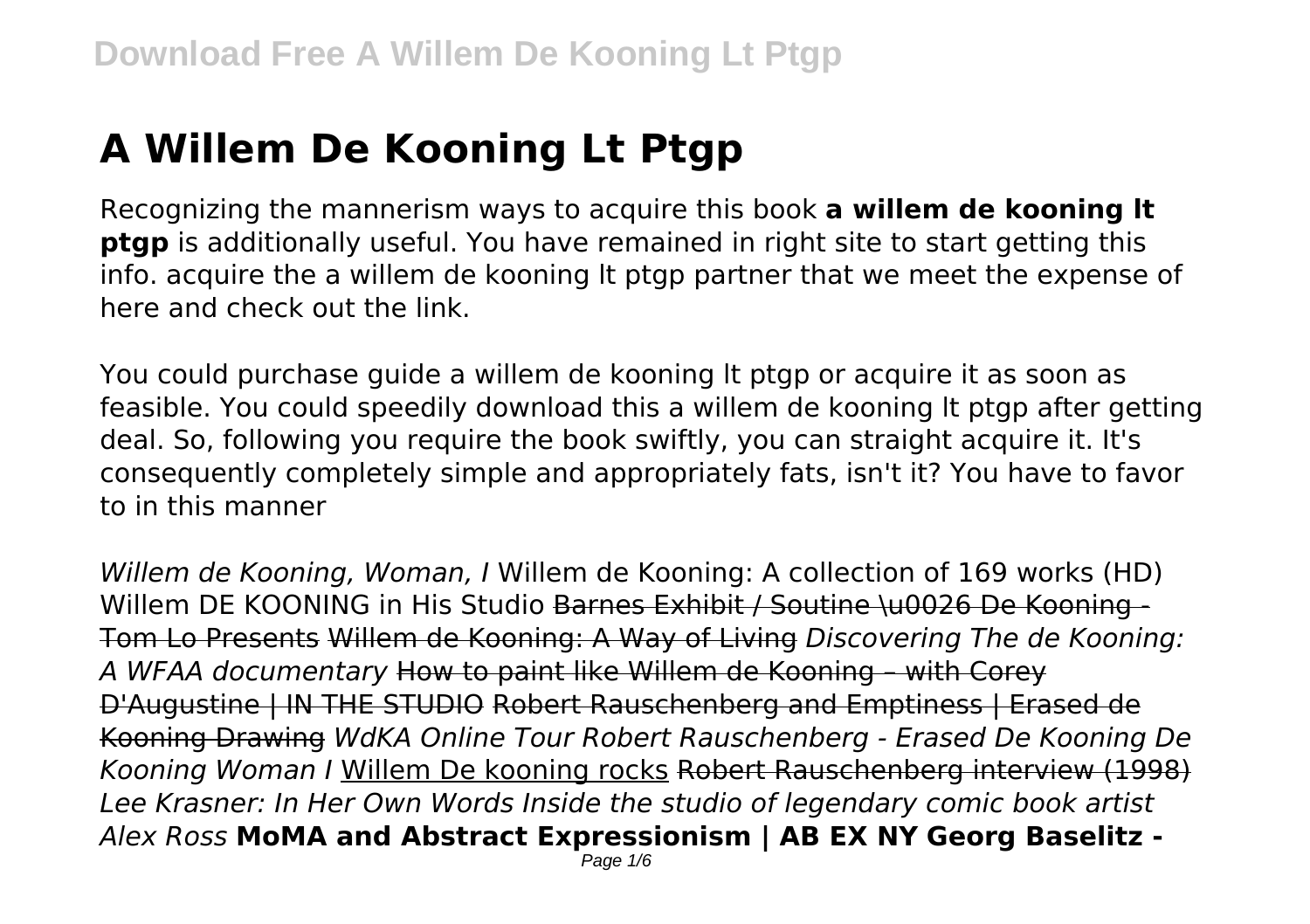## **Der Film - Trailer (Evelyn Schels)** Willem de Kooning I **The Reverse Coloring Book®**

KANDINSKY - I spy with my little eye (english version of the official movie for exhibition 2010)*Worst Mistake Acrylic Painters Make* Franz Kline | AB EX NY Willem de Kooning: Works on Paper Willem de Kooning: A Retrospective at MoMA Part I Willem de Kooning and Colleagues: Technical Investigation and the Challenge of Preserving Modern Art *Willem de Kooning in 60 seconds* Willem de Kooning Academy Open Day // It's Yours Commercial *Rare Late Paintings of Willem de Kooning Fill Gagosian Gallery* How to paint like Willem de Kooning – Part 2 – with Corey D'Augustine | IN THE STUDIO 2017 WAAC - Woman-Ochre, A Stolen de Kooning Painting Comes Home A Willem De Kooning Lt The artist depicts the trickster in a swirl of distorted heads and fragmented torsos and limbs reminiscent of the complex, disjointed early renderings of human figures

by Jackson Pollock and Willem de ...

## Art for a New Understanding: Native Voices, 1950s to Now

On Tuesday, the city could vote to replace its police department with a new publicsafety agency. Many Black residents want nothing to do with the idea. The alliance and the Kremlin have worked ...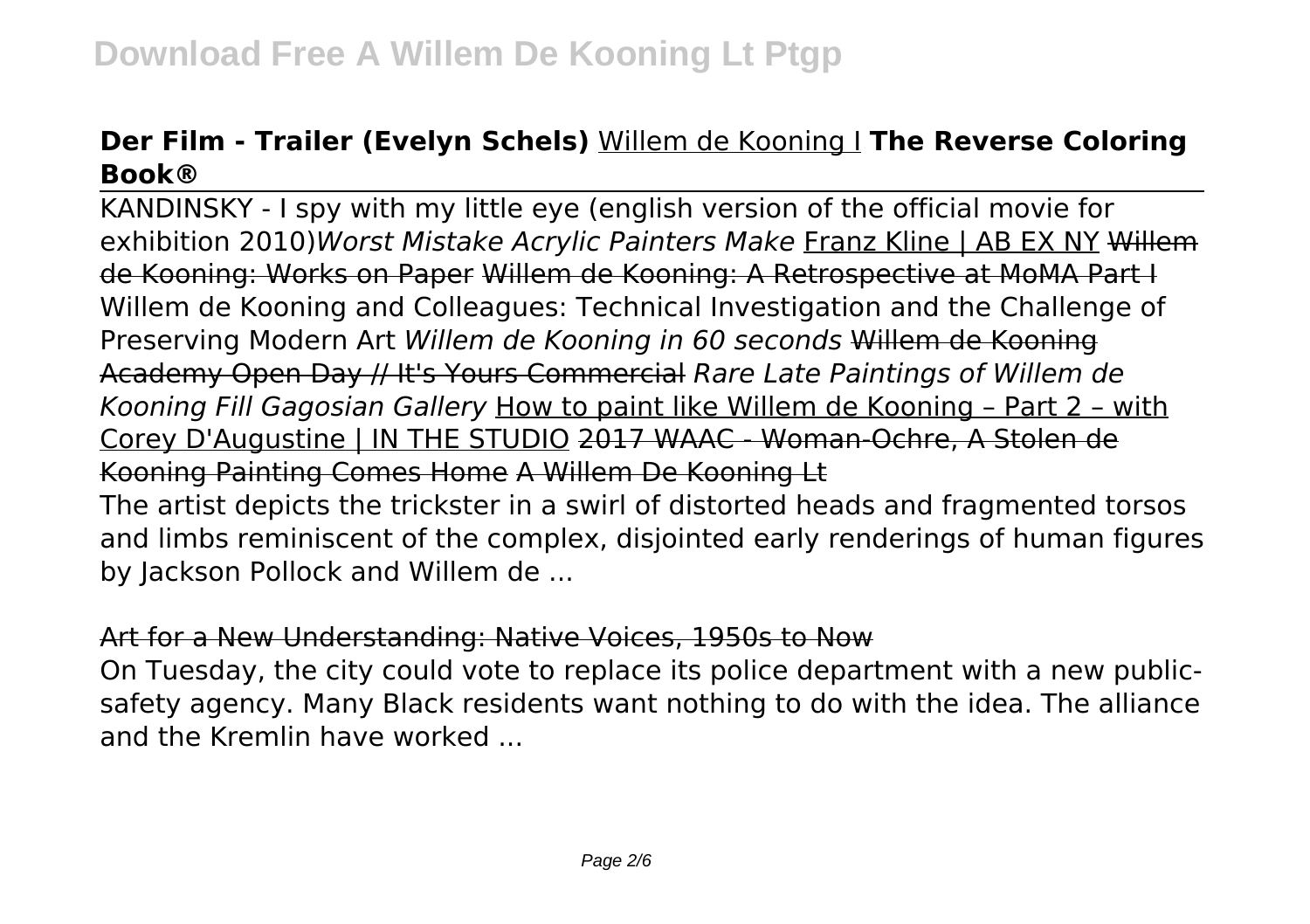Willem de Kooning (b.1904), one of the great pioneers of Abstract Expressionism, is a towering figure in the history of twentieth-century painting - and widely regarded as America's greatest living painter. The extraordinary Hirshhorn Museum collection of his work - the largest and most significant public collection of his art in the world - comprehensively represents all aspects of his art from the late 1930s to the mid-1980s. Patron Joseph H. Hirshhorn and his wife, Olga, forged a special friendship with de Kooning, helping to fund his studio, purchasing his paintings, drawings, and sculpture, and corresponding with him for more than a decade. Hirshhorn acquired such emblematic de Kooning paintings as Woman, 1948, from the artist's famed pictures depicting women, and Zurich, 1947, from the daring group of black-and-white works that established his reputation as a leading Abstract Expressionist. Hirshhorn also acquired such pivotal works from the 1950s as Two Woman in the Country, in which de Kooning merged themes of figure and landscape, as well as the first and most ferocious of his paintings on door panels, Woman Sag Harbor, from the 1960s. Rounding out the collection are bronzes from the early 1970s and lyrical abstractions from the 1980s. In addition, Hirshhorn's prescient collection of de Kooning's pastel, ink, and charcoal drawings allows us to see the artist's creative process from early ideas to finished paintings. Author Judith Zilczer explores the evolution of de Kooning's work from his academic training in his native Rotterdam and his experience in New York in the 1930s through to his development both of intensely expressionist style in evocative abstractions and disturbing figurative works from the 1940s and 1950s.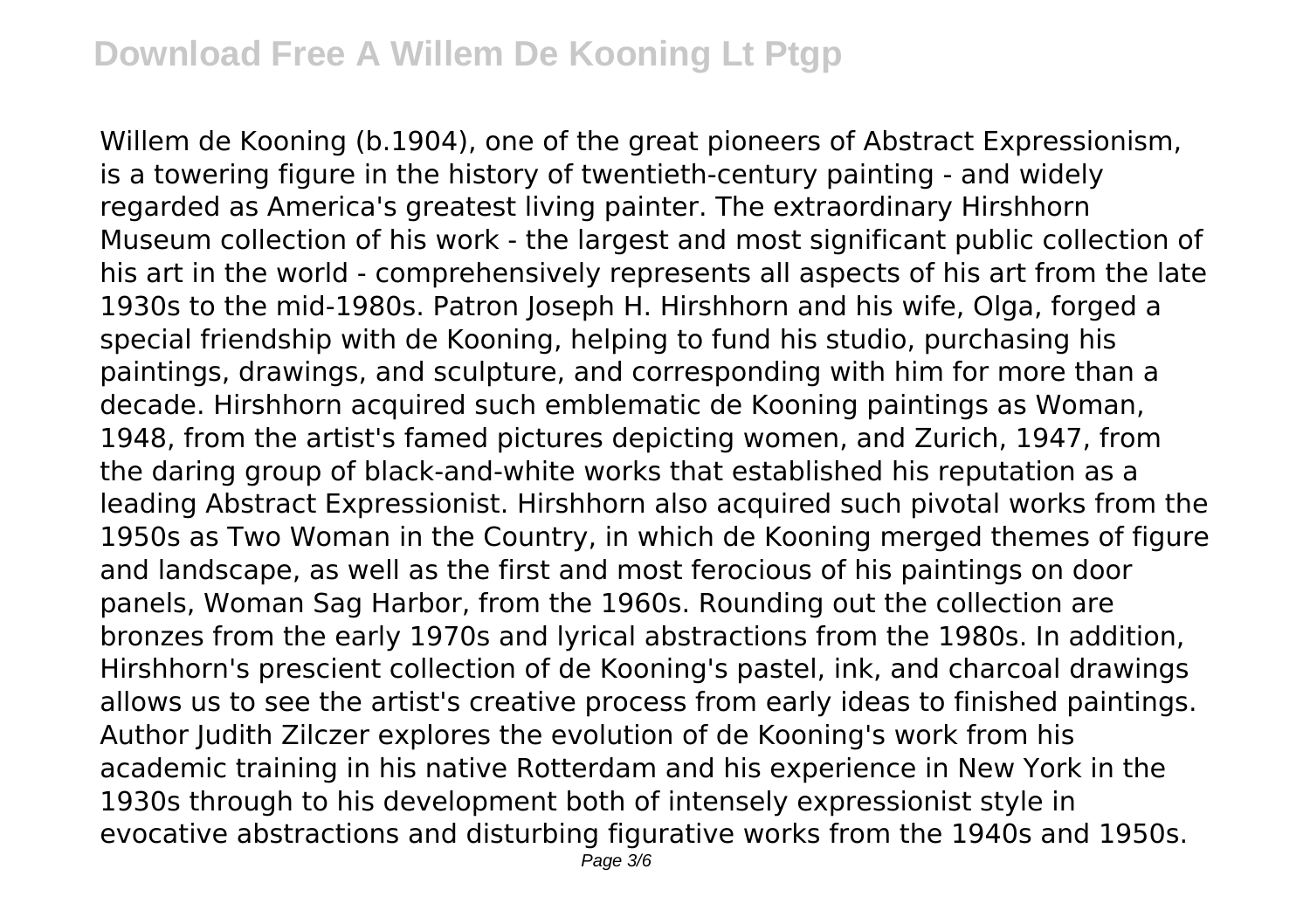She traces these courses in de Kooning's oeuvre to a number of influences, focusing particularly on his creative response to the urban and cosmopolitan environment of New York City, where he lived from 1926 to 1963 and where he formed friendships with such artists as Arshile Gorky, Franz Kline, and John Graham. Zilczer explores de Kooning's inventive combination of sources from high art and popular culture, for the first time placing his violent imagery within the tradition of caricature in Western art. By contrast, Lynne Cooke outlines de Kooning's later work, made after he moved to rural Long island in the early 1960s, and established his art within the pastoral tradition of painting, as well as within the social context of America in the 1960s. She views his art of these years as analogous to the approaches to art taken by many of the Old Master painters, who achieved "old-age" styles late in life. A pioneering essay on the technical qualities of de Kooning's work, reporting on results of infrared examination and other conservation analyses, by Zilczer and Susan Lake reveals the extent to which de Kooning's spontaneous-looking imagery was in fact carefully crafted. The book is completed with an extensive bibliography, chronology, and catalog section, making this the most substantial publication of de Kooning's work to date.

An intimate portrayal of Willem and Elaine de Kooning by a man who knew the couple well bursts many myths about the great artist and re-examines the Abstract Expressionist movement.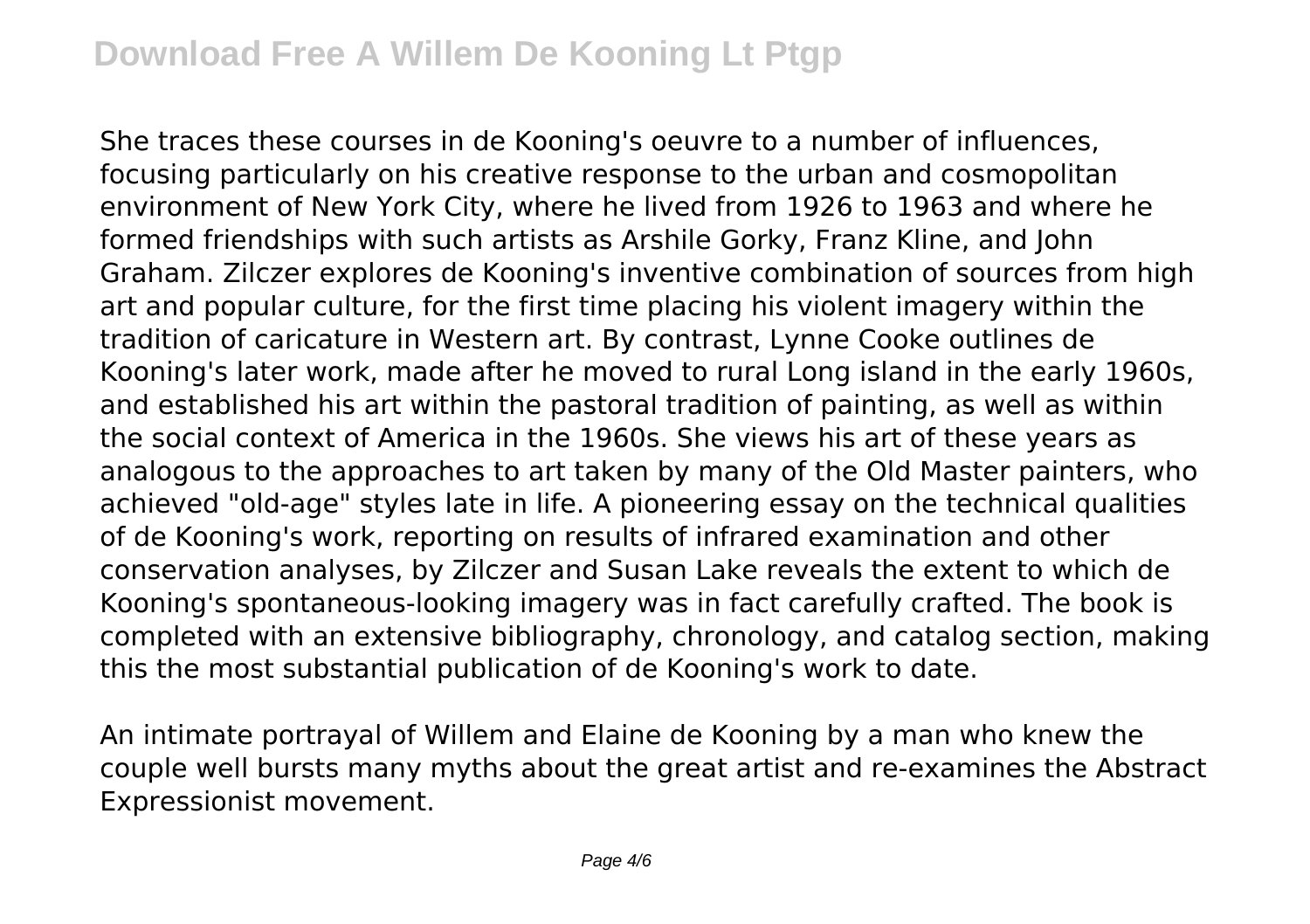A critical analysis of the artistic career of Willem de Kooning is accompanied by a sampling of his paintings, drawings, and sculptures

Traces the career of abstract expressionist Willem De Kooning, discussing his personal life with wife Elaine Fried, and his battle with alcoholism and Alzheimer's disease.

In the sixties and seventies, during his years of retreat from urban life, Willem de Kooning's painting took on a new sense of color and energetic gesture which was especially marked by the fundamental experience of landscape on Long Island. This overview, featuring a concentrated selection of large-format paintings, illuminates this period of vigorous, pioneering activity of the celebrated master of American post-war modernism.

The artistic development of Willem de Kooning is explored here through a focus on his early drawings, many of which have never before been published, and most of which have not been on public view in decades. An accompanying text and chronology provide insight into de Kooning's ideas and the exhibitions and artists